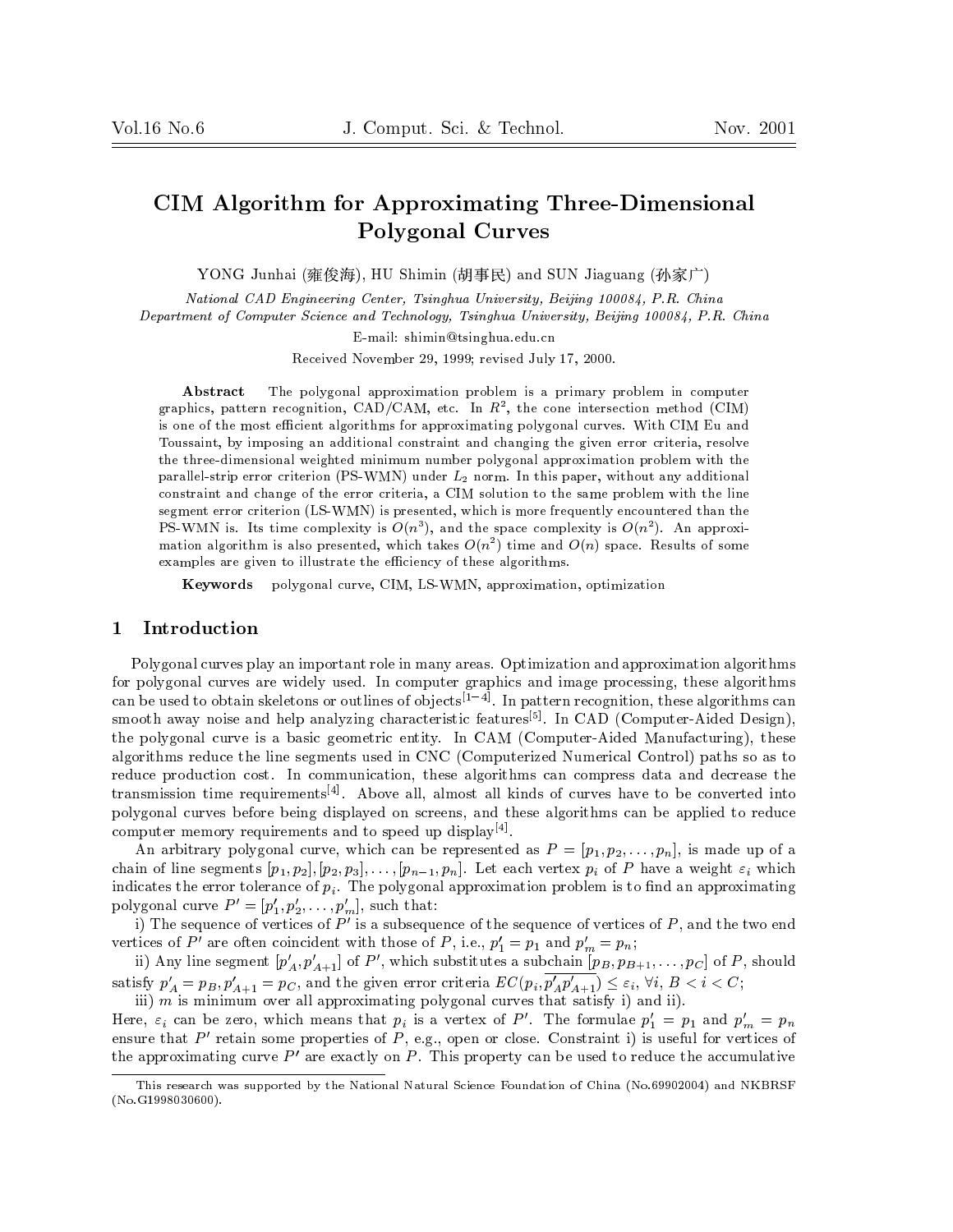error. The given formula for  $EC(p_i, p_A' p_{A+1}')$  determines how the error tolerance is measured, and leads to different approximation algorithms.

Miyaoku and Harada have classified the polygonal approximation problems<sup>[6]</sup>. This paper discusses LS-WMN problem with  $L_2$  in  $K^+$  (the three-dimensional weighted minimum number polygonal  $\,$ approximation problem with the line segment error criterion under  $L_2$  norm). A brute force algorithm of this problem is as follows:

1) Build the directed graph  $G(V, E)$  where V consists of the vertices of  $P$ , and E consists of the directed edge that satisfies  $EC(p_k, p_i p_j) \leq \varepsilon_k$ , for all  $k, \, i \leq k \leq \gamma$ . The number of edges in  $G(V, E)$  is  $O(n^-)$ . This method for generating  $G(V, E)$  requires checking the relationship among every three vertices in P, so it requires  $O(n^{\epsilon})$  time.

2) Find the shortest path from  $p_1$  to  $p_n$  in  $G(V,E)$ , which requires  $O(n^2)$  time using forward dynamic programming.

The CIM (Cone Intersection Method) is similar to the brute force algorithm except for the procedure of building  $G(V, E)$ . The basic idea is to check as few vertices as possible. The CIM uses the technique of the cone intersections to check the given error criteria  $EC(p_k, \overline{p_i p_j}) \leq \varepsilon_k$ , for all k,  $i < k < j$ . The difficulties are:

(a) how to represent and obtain the cones, and

(b) how to represent and obtain the intersections of these cones.

Eu and Toussaint Funought that these two problems in  $R$  were too dimicult while dealing with  $_{\rm F}$ s-w Mix problem with  $L_2$  in  $R_3$  (the three-dimensional weighted minimum number polygonal approximation problem with parallel-strip error criterion under  $L_2$  norm). Thus they imposed an additional constraint on the problem, i.e.,  $P$  should be strictly monotonic along the x-axis, and changed the error tolerance region of the vertices from balls

$$
ER(p_i, \varepsilon_i) = \{q|D(p_i, q) \leq \varepsilon_i\},\
$$

into planar discs

$$
ER_1(p_i, \varepsilon_i) = \{q|D(p_i, q) \leq \varepsilon_i \text{ and } X(q) = X(p_i)\},
$$

where  $D(p_i, q)$  is the distance from  $p_i$  to  $q$ ,  $X(p_i)$  and  $X(q)$  are the x-coordinates of  $p_i$  and q respectively. Then, these planar discs are projected to a common plane, and the results are still planar discs. The intersection of these projective planar discs is used in place of that of the corresponding three-dimension cones. Certainly, the planar discs are much smaller than the balls, and the resulting polygonal curve in general contains more vertices than that of the optimal result. Furthermore, the CIM of Eu and Toussaint cannot be widely used because of the additional constraint.

Without increasing the time, space and implementation complexities, the method in the paper removes the additional constraint and the substitution of the error tolerance criteria. Since the LS-WMN problem is much more common than the PS-WMN problem, we discuss the LS-WMN problem with  $L_2$  in  $R_3$ . In fact the PS-WMN problem can also be solved and the answers to the above two questions are presented in this paper.

In Section 5, we also present an approximation algorithm which takes  $O(n^2)$  time and  $O(n)$  space. In the penultimate section, the results of some examples are given to illustrate the efficiency of these algorithms.

#### 2 Definitions and Notations

The problem discussed in this paper is the LS-WMN problem with  $L_2$  in R  $\,$ . Suppose  $p, q, s, v, s t,$ ed and  $c_b \in R$ , r and  $r_b \in R$ . Some notations used in this paper are defined as follows:

 $X(p)$ ,  $Y(p)$  and  $Z(p)$  are the x-coordinate, y-coordinate and z-coordinate of p respectively.

 $D(p,q) = \sqrt{(X(p) - X(q))^2 + (Y(p) - Y(q))^2 + (Z(p) - Z(q))^2}$  is the distance between p and q.

 $L(p,q) = \{(1-t)p + tq | t \in R\}$  is a line passing through p and q. When p and q are coincident,  $L(p,q)$  is a set containing only one point.

 $HL(p,q) = \{(1-t)p + tq|t \geq 0, t \in R\}$  is a ray that starts from p and passes through q. When p and q are coincident,  $HL(p, q)$  degenerates into a one-point set.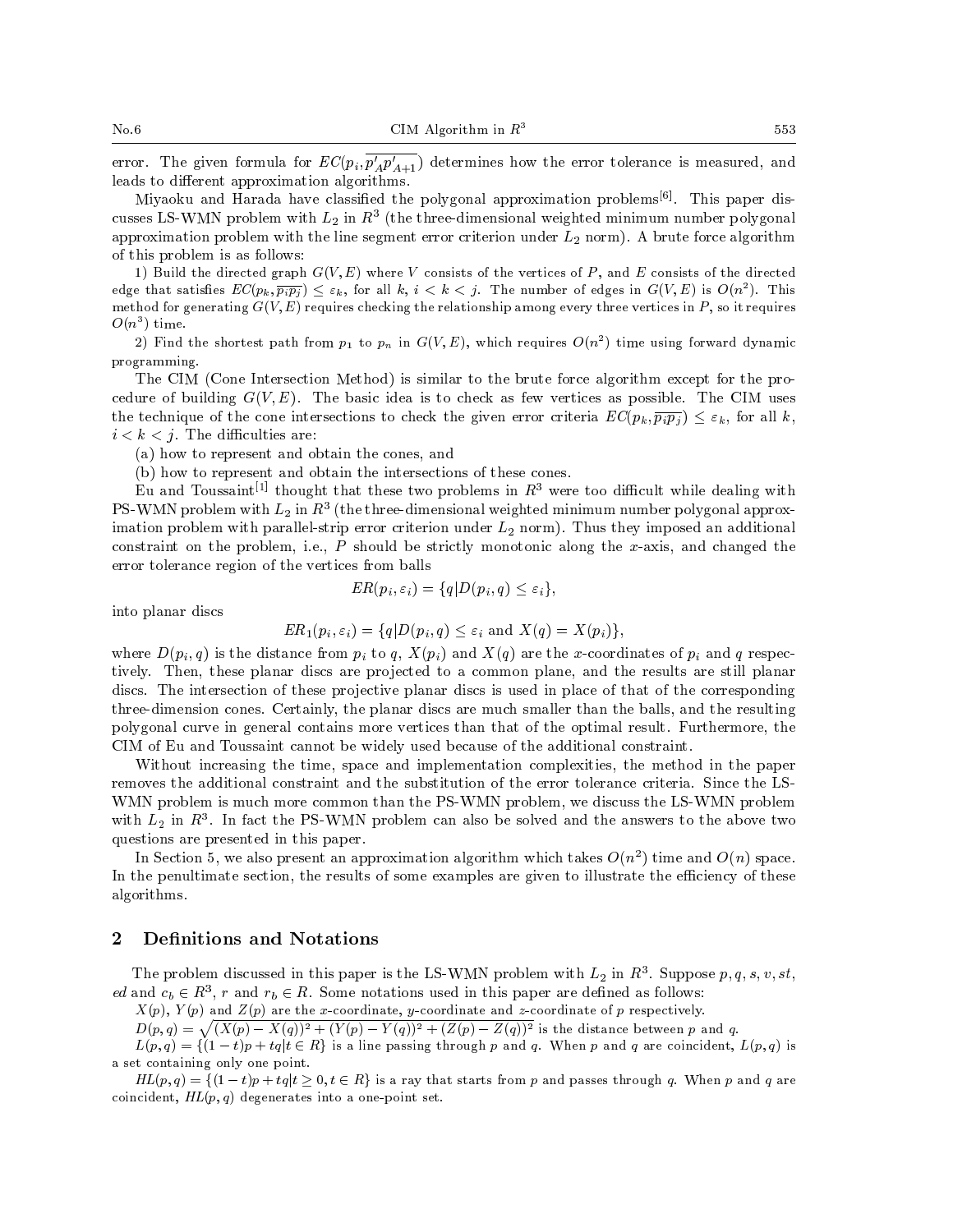$[p; q] = [1 - v]p + vq] \circ \cdots \circ 1; v \in \mathbb{R}^n$  is a line segment with p and  $q$  as the end points. When  $p$  and  $q$  are coincident,  $[p, q]$  is constituted by only one point.

 $D(s, L(p,q)) = \min\{D(s, w)|w \in L(p,q)\}\$ is the distance between the point s and the line  $L(p,q)$ .

 $D(s, HL(p,q)) = \min\{D(s, w)|w \in HL(p,q)\}\$  is the distance between the point s and the ray  $HL(p,q)$ .

 $D(s,[p,q]) = \min\{D(s,w)|w \in [p,q]\}$  is the distance between s and the line segment  $[p,q]$ .  $EC(p_k,\overline{p_ip_j})$  is equal to  $D(p_k, [p_i, p_j])$  in this paper.

 $B(p, r) = \{q \mid X(p) - X(q)\}^+ + \{Y(p) - Y(q)\}^- + \{Z(p) - Z(q)\}^- = r^+$  is the surface of a ball with the center point  $p$  and the radius  $r$ .

 $B\mathcal{S}(p,r) = \{q \mid (X(p) - X(q))| + (Y(p) - Y(q))| + (Z(p) - Z(q))| \leq r \}$  is a solid ball with the center point <sup>p</sup> and the radius r.

 $CB(p, r) = \{w|D(w, HL(c_b, p)) = r, w \in B(c_b, r_b), w \in R^3\}$  is a circle on the ball  $B(c_b, r_b)$  if  $p \in B(c_b, r_b)$ .  $\text{ArcB}(p, r, st, ed)$  is an arc on the ball  $B(c_b, r_b)$ , which lies on the circle  $CB(p, r)$ , starting from st and

ending at ed in counterclockwise order according to the direction (p cb), if CB(p; r) is <sup>a</sup> circle on B(cb ; rb).  $DB(p, r) = \{w|D(w, HL(c_b, p)) \le r, w \in B(c_b, r_b), w \in R^3\}$  is a disc on the ball  $B(c_b, r_b)$  if  $p \in B(c_b, r_b)$ .  $OC(p, q, r) = \{s | w \in HL(p, s), w \in BS(q, r)\}\$ is called an open cone. Note that  $OC(p, q, r)$  is equal to  $R<sup>3</sup>$ 

 $\mathbf{r} \cdot \mathbf{r} = \mathbf{r} \cdot \mathbf{r}$  $ER(p_i, \varepsilon_i) = \{w|D(p_i, w) \leq \varepsilon_i, w \in R^3\}$  is the error tolerance region at  $p_i$ , where  $p_i$  is a vertex of the

polygonal curve P, and  $\varepsilon_i$  is the weight (i.e. the error tolerance) of  $p_i$ .  $PP(p,q) = \{w|q \in HL(p,w), w \in B(p,1)\}\$ is the set containing the projection point of q on the unit ball

 $B(p, 1)$ . Note that if p and q are coincident,  $PP(p, q)$  is the whole unit ball  $B(p, 1)$ .  $PR(p, q, r) = OC(p, q, r) \cap B(p, 1)$  is the projection of the open cone  $OC(p, q, r)$  on the unit ball  $B(p, 1)$ .

### 3 Theories of the Algorithm

**Theorem 1.** Let  $[p_A, p_B, p_C]$  be a subchain of P.  $[p_A, p_B, p_C]$  can be approximated by  $[p_A, p_C]$  if and only if  $p$   $\alpha$   $\beta$  occurs and parameters and parameters  $p$ . The parameters  $p$ 

 $\mathcal{P}$  respectively. According to the deterministic polygonal approximation problem, [pA; pB; pC] can be approximation mated by  $[p_A, p_C]$  if and only if  $D(p_B, [p_A, p_C]) \le \varepsilon_B$ , i.e.,  $[p_A, p_C] \cap BS(p_B, \varepsilon_B) \neq \emptyset$ . Since  $[p_A, p_C] =$  $HL(p_A, p_C) \cap HL(p_C, p_A), [p_A, p_C] \cap BS(p_B, \varepsilon_B) \neq \phi$  if and only if  $HL(p_A, p_C) \cap BS(p_B, \varepsilon_B) \neq \phi$  and  $HL(p_C, p_A) \cap BS(p_B, \varepsilon_B) \neq \emptyset$ . According to the definition of the open cone  $OC(p, q, r)$  in Section 2,  $HL(p_A, p_C) \cap BS(p_B, \varepsilon_B) \neq \phi$  if and only if  $p_C \in OC(p_A, p_B, \varepsilon_B)$ , and  $HL(p_C, p_A) \cap BS(p_B, \varepsilon_B) \neq \phi$  if and only if  $p_A \in OC(p_C, p_B, \varepsilon_B)$ . Therefore,  $[p_A, p_B, p_C]$  can be approximated by  $[p_A, p_C]$  if and only  $i: P\cup 2 = 0$  or  $p\cup 3 = 0$ ; "B) and part part  $p\in 2$  or  $p\in 2$ . 2 occurs  $p\in 2$ . 2 occurs  $p\in 2$ . 2 occurs  $p\in 2$ . 2 occurs  $p\in 2$ . 2 occurs  $p\in 2$ . 2 occurs  $p\in 2$ . 2 occurs  $p\in 2$ . 2 occurs  $p\in 2$ . 2 occurs  $p$ 

Corollary 1. Let [pA; pA+1;:::;pB] be <sup>a</sup> subchain of P. [pA; pA+1;:::;pB] can be approximated by  $[p_A, p_B]$  if and only if  $p_B \in \bigcap_{i=A+1} OC(p_A, p_i, \varepsilon_i)$  and  $p_A \in \bigcap_{i=A+1} OC(p_B, p_i, \varepsilon_i)$ .

 $C\subset\mathbb{R}$  . Let  $[PA; t^*A+t^*]$  and  $[0, t^*B+t^*B+t^*B]$  be a subchaint of P, and A  $\subset$  A  $\subset$  A  $\subset$  A  $\subset$  A  $\subset$  $\overline{\bigcap_{i=A+1} OC(p_A,p_i,\varepsilon_i)} = \phi$  or  $\overline{\bigcap_{i=B} OC(p_C,p_i,\varepsilon_i)} = \phi$ ,  $[p_A,p_{A+1},\ldots,p_C]$  cannot be approximated by  $|p_A, p_C|$ .

From the two corollaries above, it is very easy to obtain the CTM in  $R^+$ . However, as inemtioned in Fig. 7. the instruction, the two difficulties of CTM in  $R^+$  remain unresolved. If we use the open cone directly, the computation will be very complex. Fortunately, we do not need to know the exact intersections of the open cones. Only the results of whether the intersections containing the points are required. Therefore, we can substitute the open cones with some discs on a unit ball or the unit ball itself. Furthermore, these discs can be obtained easily, and computing the intersections ofthese discs is not complex.

**Theorem 2.** Let  $[p_A, p_B, p_C]$  be a subchain of P.  $[p_A, p_B, p_C]$  can be approximated by  $[p_A, p_C]$  if and only if P(pa; pc)  $p$  if  $P$  and  $P$  if  $B$  ) and  $P$  and  $P$  and  $P$  if  $B$  is particle in  $B$  . Then  $P$ 

Proof. PP(pa; pC )  $\mu$  if the proof. Proof. Proof. If and only if  $\mu$  if  $\mu$ ,  $\mu$  ) if  $\mu$  if  $\mu$ . Hence,  $\mu$  $\sigma$  (pa; pb; "B) if and only if pC 2 occupation if  $D$ ; "B). So PP(pa; pC ) if and  $D$ ;  $D$  if and only if  $D$  2 occupation if  $D$  $O(\Gamma)$ . In the same was way, PP(pC). In the same way,  $P$  is the same way, if  $p$  if  $p$  or  $p$ ,  $p$ Then from Theorem 1, we can obtain Theorem 2.  $\Box$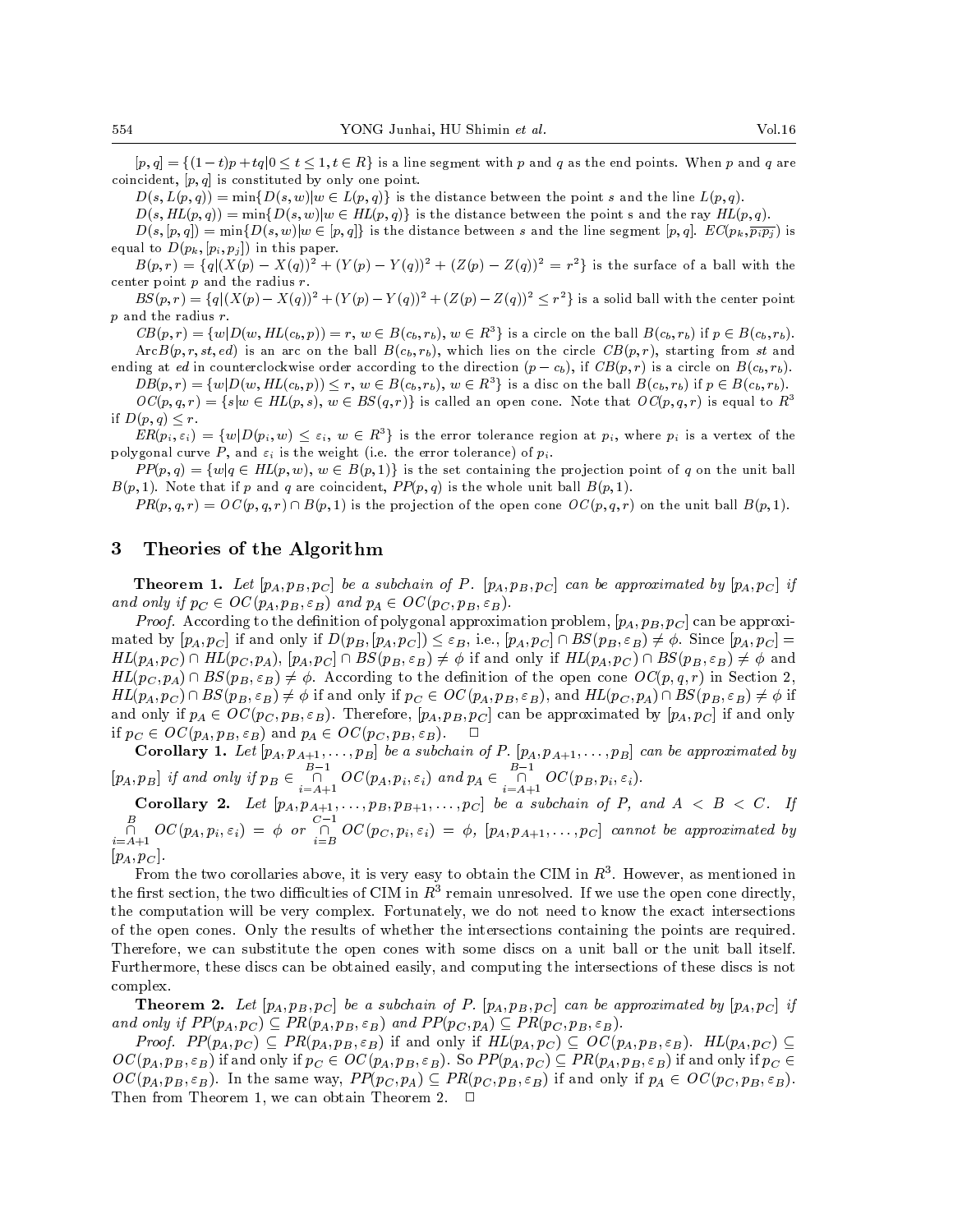$\mathcal{C}$  -representing 3. Let  $\mathcal{D}$  be a subchainted by a subchainted by a subchainted by a subchainted by a subchainted by a subchainted by a subchainted by a subchainted by a subchainted by a subchainted by a subchai  $[p_A, p_B]$  if and only if  $PP(p_A, p_B) \in \bigcap_{i=A+1} PR(p_A, p_i, \varepsilon_i)$  and  $PP(p_B, p_A) \in \bigcap_{i=A+1} PR(p_B, p_i, \varepsilon_i)$ .

**Corollary 4.** Let  $[p_A, p_{A+1},..., p_C]$  be a subchain of P, and  $A < B < C$ . If  $\overline{\cap}$   $PR(p_A, p_i, \varepsilon_i) =$ i=A+1

 $\phi$  or  $\bigcap_{i\in B} PR(p_C, p_i, \varepsilon_i) = \phi$ , then  $[p_A, p_{A+1}, \ldots, p_C]$  cannot be approximated by  $[p_A, p_C]$ .

This solves the presentation problem of the open cones used by CTM in  $R^3$ . The following formula illuminates how to obtain these open cones.

**Formula 1.**  $PR(p_A, p_i, \varepsilon_i)$ , i.e., the projection of the open cone  $OC(p_A, p_i, \varepsilon_i)$  on the unit ball  $B(p_A, 1)$ , can be calculated by

$$
PR(p_A, p_i, \varepsilon_i) = \begin{cases} DB(q_i, e_i), & D(p_A, p_i) > \varepsilon_i, \\ B(p_A, 1), & D(p_A, p_i) \le \varepsilon_i \end{cases}
$$

 $\mathbf{r}$  , and the contract of the contract of the contract of the contract of the contract of the contract of the contract of the contract of the contract of the contract of the contract of the contract of the contract o

where  $q_i = (p_i - p_A)/D(p_i, p_A) + p_A$ ,  $e_i = \varepsilon_i/D(p_i, p_A)$ , and  $DB(q_i, e_i)$  is a disc on  $B(p_A, 1)$ .

The intersection can be represented by a close chain of arcs on the balls, denoted by ArcB defined in Section 2. Getting the intersection of the projections of these open cones is similar to the case of the planar discs in  $R^2$ .

**Lemma 1.** The intersection of two different circles  $CB(q_i, e_i)$  and  $CB(q_i, e_j)$ , which is on the same ball  $B(p_A,r)$ , has no more than two vertices (i.e., the joining points of the close chain of the  $\sim$ arcs).

Lemma 1 can be deduced from the facts that three nonlinear points determine one circle, and that three different points on the same circle are nonlinear.

**Lemma 2.**  $\bigcap_{i=1} DB(q_i, e_i)$ , i.e., the intersection of n discs on a ball, consists of no more than 2(n 1) vertices (i.e., the joining points of the close chain of the arcs) if no disc is larger than <sup>a</sup> half ball.

The method used to prove Lemma 3.2 in [1] can also be used to prove Lemma 2 in this paper.

Lemma 1 and Lemma 2 will be used to calculate the intersections of the projections of the open cones, i.e.,  $\bigcap_{i=A+1}^{\infty} PR(p_A, p_i, \varepsilon_i)$  and  $\bigcap_{i=A+1}^{\infty} PR(p_B, p_i, \varepsilon_i)$ , and illuminate the time complexity of the algorithms algorithms. The contract of the contract of the contract of the contract of the contract of the contract of the contract of the contract of the contract of the contract of the contract of the contract of the contract of th

#### 4 Optimization Algorithm

According to Corollary 3, we can find all edges of  $G(V, E)$ ; and according to Corollary 4, we can determine when to stop working on the successive vertices while checking the error criteria. We describe the algorithm as follows. The direction of each edge in  $G(V, E)$  is from the vertex with smaller subscript to that with larger subscript, thus  $[p_i, p_j]$ , which is used to indicate the line segment, can also be used to represent the directed edge without confusion.

Algorithm. CIM Algorithm for Approximating Three-Dimensional Polygonal Curves

**Input:** Arbitrary polygonal curve  $P = [p_1, p_2, \ldots, p_n]$  in  $R^3$  with associated error tolerances  $\{\varepsilon_1, \varepsilon_2, \ldots, \varepsilon_n\}$ . **Output:** Approximating curve  $P = [p_1, p_2, \ldots, p_m].$  $1.$  for interesting graph G(V) do fterminal graph  $\mathbb{E}[\mathbf{z}]$ 

begin  $IPR \leftarrow B(p_i, 1);$ for  $j = i + 1$  to n and while  $IPR \neq \phi$  do begin if  $PP(p_i, p_j) \in IPR$  then  $G \leftarrow G \cup [p_i, p_j]$  $IPR \leftarrow IPR \cap PR(p_i, p_j, \varepsilon_j )$ end fEnd of inner for-loop inner for-loop inner for-loop inner for-loop inner for-loop inner for-loop inner for end of  $\epsilon$  and  $\epsilon$  of outer for-loopging for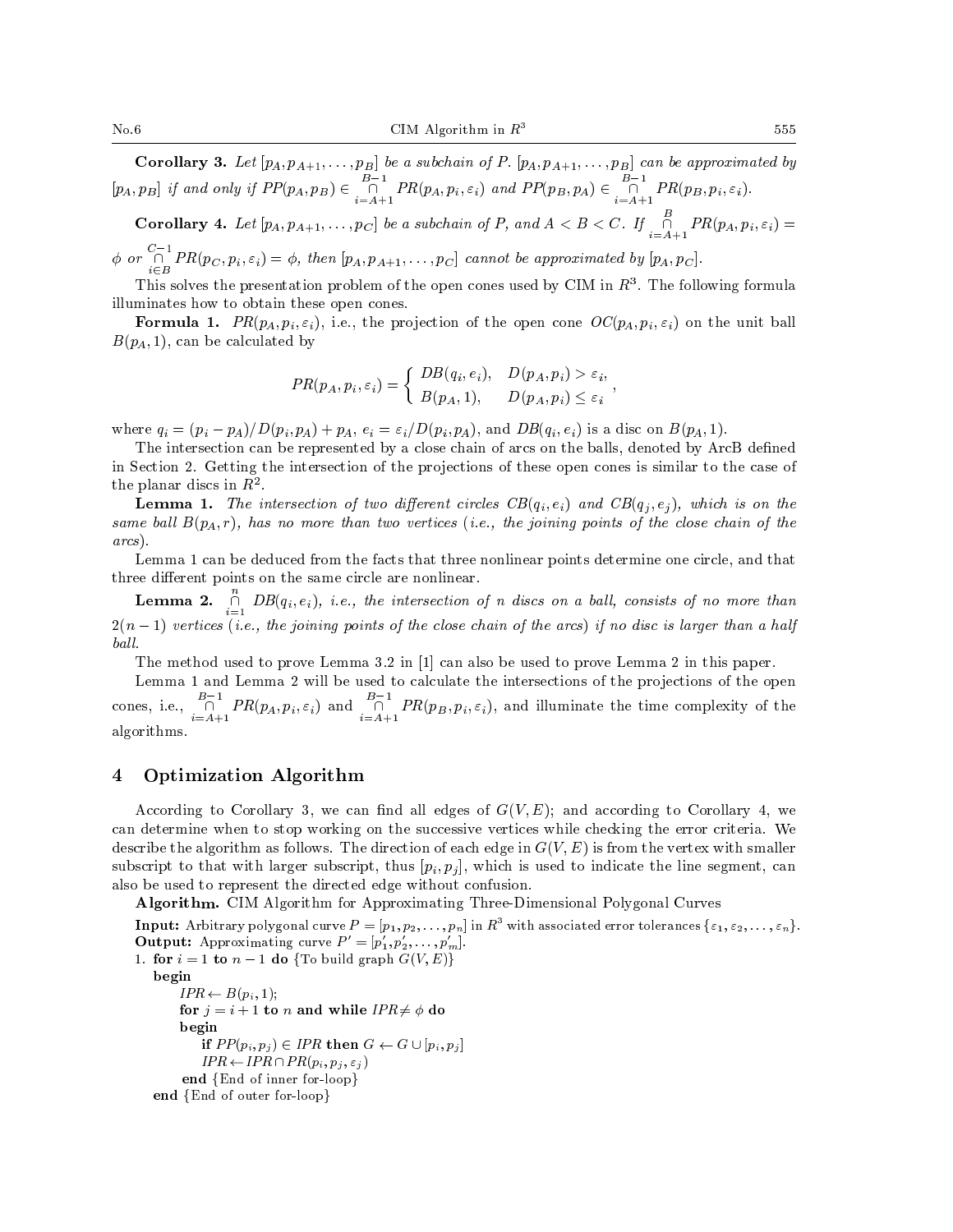$2.$  for it is a dominant edge in graph G(V;E)g(V) begin  $IPR \leftarrow B(p_i, 1);$  $k \leftarrow \min\{h | [p_h, p_i] \in G\};$ for j= <sup>i</sup> <sup>1</sup> to <sup>1</sup> and while IPR 6= do begins the control of the control of the control of the control of the control of the control of the control of if  $[p_j, p_i] \in G$  and  $PP(p_i, p_j) \notin IPR$  then  $G \leftarrow G - [p_j, p_i]$ ; if the state of the state of the state of the state of the state of the state of the state of the state of the break; for inner for-loop out of inner for-loop.  $IPR \leftarrow IPR \cap PR(p_i, p_j, \varepsilon_j)$ if  $IPR = \phi$  then  $G \leftarrow G - \{[p_h, p_i] | h < j\}$ end fEnd of inner for-loop inner for-loop inner for-loop inner for-loop inner for-loop inner for-loop inner for end and fend of output for an extent for loop and contact the contact of the contact of the contact of the contact of the contact of the contact of the contact of the contact of the contact of the contact of the contact of

3. Output the shortest path from  $p_1$  to  $p_n$  according to  $G(V, E)$ , using forward dynamic programming. End of CIM Algorithm

Since IPR consists of at most  $O(n)$  discs according to Lemma 2, testing  $PP(p_i, p_j) \in IPR$  requires  $O(n)$  time, and obtaining  $IPR(\mathcal{P}_i, \mathcal{P}_j, \varepsilon_j)$  also requires  $O(n)$  time. Hence, Step 1 has  $O(n)$  ) time complexity. The edges of  $G(V, E)$  are obtained from Step 1, so they can be ordered. Therefore, determining  $\min\{h|[p_h, p_i] \in G\}$  requires only  $O(n)$  time, and obtaining  $\{[p_h, p_i] | h < j\}$  requires  $O(n)$ time. Hence, Step 2 has  $O(n)$  time complexity. Since G(V, E) has  $O(n)$  edges, the time complexity of step 3 is  $O(n^2)$ .

In practice, the minimization of the vertices is not always mandatory, especially if it is at the expense of requiring much more time or space. An approximation algorithm is given below; it only requires  $O(n^2)$  time and  $O(n)$  space.

#### 5 5 Approximation Algorithm

In order to find a fast algorithm, we substitute Theorem 2, which specifies the sufficient and necessary conditions, with Theorem 3, which specifies the sufficient conditions.

**Theorem 3.** Let  $[p_A, p_B, p_C]$  be a subchain of P.  $[p_A, p_B, p_C]$  can be approximated by  $[p_A, p_C]$  if  $PP(p_A, p_C) \subseteq PR(p_A, p_B, \varepsilon_B)$  and  $D^{-}(p_A, p_C) \geq D^{-}(p_A, p_B) - \varepsilon_B$ .

Firstly, according to Theorem 3, we can omit Step 2 of the CIM algorithm in Section 4. Secondly, we do not need to search for every approximating line segment. Therefore, the graph  $G(V,E)$  is not needed in the approximation algorithm. The approximation algorithm is described as follows.

Algorithm. Approximation Algorithm

**Input:** Arbitrary polygonal curve  $P = [p_1, p_2, \ldots, p_n]$  in  $R^3$  with associated error tolerances  $\{\varepsilon_1, \varepsilon_2, \ldots, \varepsilon_n\}$ . **Output:** Approximating curve  $P = [p_1, p_2, \ldots, p_m].$ 

```
i = 1;output p_1;
while i < n do
begin
      IPR \leftarrow B(p_i, 1);for j = i + 1 to n - 1 do
      begin
            rt = (p_j - p_i) * (p_j - p_i) - \varepsilon_{j^*} \varepsilon_j;if j = i + 1 then
                   rr = rt; {To set the initial value of rr}
            else
             begins and the second contract of the second contract of the second contract of the second contract of the second contract of the second contract of the second contract of the second contract of the second contract of the 
                   if (p_j - p_i) * (p_j - p_i) < rr or PP(p_i, p_j) \notin IPR, then begin
                         output p_{j-1};
                         \mathbf{b} break; for the form of for-loop \mathbf{b} , \mathbf{b}end {End of if}
```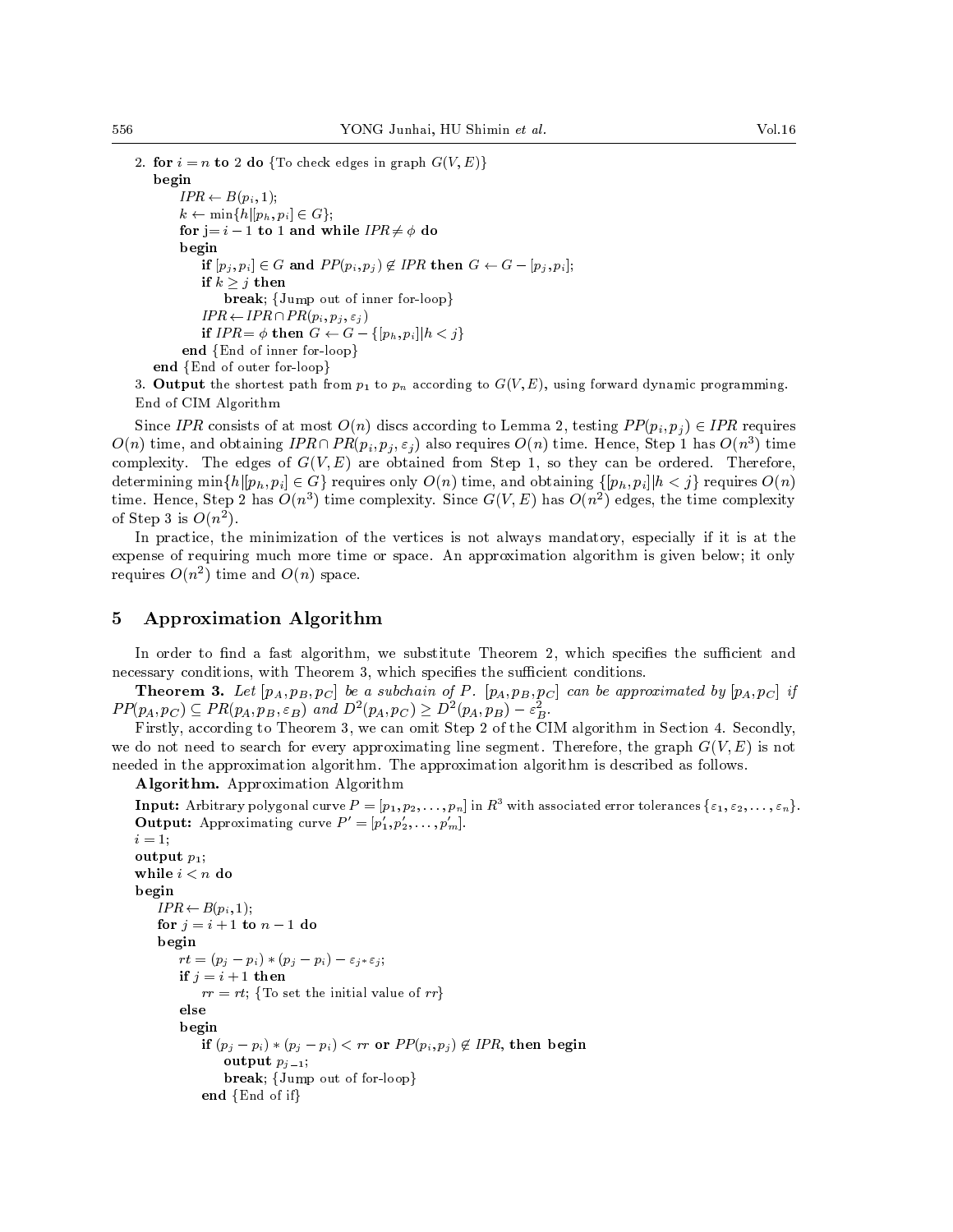```
if rr < rt, then rr = rt;
            end {End of else}IPR \leftarrow IPR \cap PR(p_i, p_j, \varepsilon_j )end and fend of for-loop in the formula of foreign and the formula of \mathcal{E}i \leftarrow j - 1;end fend of while loops are considered feature in the fend of while loops are considered feature in the featur
output p_n;
End of Approximation Algorithm
```
The boundary of IPR consists of  $O(n)$  ArcBs, so the time complexity of calculating  $IPR \cap PR(p_i, p_j, p_j)$  $\varepsilon_i$  ) is  $O(n)$ . Although the approximation algorithm has two nested loops, its time complexity is  $O(n^2)$ . Because IPR requires  $O(n)$  space, the space complexity of the algorithm is  $O(n)$ .

#### **Examples** 6

First, we use the points evenly distributed on some Bezier curves as examples, and the results can be checked by readers. The first Bézier curve has eight control points,  $(0,0,0)$ ,  $(40,240,50)$ ,  $(100, 300, 100), (120, 40, 0), (160, 100, 0), (220, 30, 0), (240, 300, 300)$  and  $(300, 250, 250),$  and is denoted by C1. The second one has five control points,  $(0, 0, 350)$ ,  $(100, 400, 50)$ ,  $(200, 350, 0)$ ,  $(300, 0, 400)$  and  $(400, 300, 100)$ , and is denoted by C2. The third one has nine control points,  $(0, 0, 0)$ ,  $(200, 0, 0)$ ,  $(400, 0, 0)$ ,  $(400, 200, 100)$ ,  $(400, 400, 200)$ ,  $(200, 400, 200)$ ,  $(0, 400, 200)$ ,  $(0, 200, 100)$  and  $(0, 0, 0)$ , and is denoted by  $C3$ , which cannot be approximated by the algorithm of Eu and Toussaint. The number of sampled points is denoted by M. Allof the associated error tolerances have the same value, although they might be different. We have implemented four algorithms: the brute force algorithm, the algorithm of Eu and Toussaint, the optimization algorithm using CIM and the approximation algorithm using CIM. All these algorithms are implemented with Visual  $C++ 5.0$  under Windows 98

| Curve<br>Result (vertices)<br>М<br>Time (ms)<br>$\varepsilon_i$<br>C1<br>7<br>21<br>10<br>9<br>$C_{1}$<br>20<br>130<br>101<br>1<br>C <sub>1</sub><br>25<br>78<br>101<br>$1e-1$<br>C <sub>1</sub><br>70<br>$1e-2$<br>240<br>301<br>C <sub>1</sub><br>772<br>$1e-3$<br>255<br>1001<br>C <sub>1</sub><br>5001<br>2089<br>2620<br>$1e-4$<br>C <sub>2</sub><br>8<br>21<br>10<br>7<br>C2<br>125<br>101<br>20<br>1.<br>C2<br>68<br>151<br>69<br>$1e-1$<br>C2<br>$1e-2$<br>245<br>145<br>401<br>C2<br>777<br>$1e-3$<br>265<br>1001<br>C <sub>2</sub><br>2570<br>5001<br>2071<br>$1e-4$ |  | лидопынни сынд спиг |  |                |
|--------------------------------------------------------------------------------------------------------------------------------------------------------------------------------------------------------------------------------------------------------------------------------------------------------------------------------------------------------------------------------------------------------------------------------------------------------------------------------------------------------------------------------------------------------------------------------|--|---------------------|--|----------------|
|                                                                                                                                                                                                                                                                                                                                                                                                                                                                                                                                                                                |  |                     |  | Curve          |
|                                                                                                                                                                                                                                                                                                                                                                                                                                                                                                                                                                                |  |                     |  | C1             |
|                                                                                                                                                                                                                                                                                                                                                                                                                                                                                                                                                                                |  |                     |  | C1             |
|                                                                                                                                                                                                                                                                                                                                                                                                                                                                                                                                                                                |  |                     |  | C1             |
|                                                                                                                                                                                                                                                                                                                                                                                                                                                                                                                                                                                |  |                     |  | C1             |
|                                                                                                                                                                                                                                                                                                                                                                                                                                                                                                                                                                                |  |                     |  | C1             |
|                                                                                                                                                                                                                                                                                                                                                                                                                                                                                                                                                                                |  |                     |  | C <sub>1</sub> |
|                                                                                                                                                                                                                                                                                                                                                                                                                                                                                                                                                                                |  |                     |  | C2             |
|                                                                                                                                                                                                                                                                                                                                                                                                                                                                                                                                                                                |  |                     |  | C2             |
|                                                                                                                                                                                                                                                                                                                                                                                                                                                                                                                                                                                |  |                     |  | C2             |
|                                                                                                                                                                                                                                                                                                                                                                                                                                                                                                                                                                                |  |                     |  | C2             |
|                                                                                                                                                                                                                                                                                                                                                                                                                                                                                                                                                                                |  |                     |  | C2             |
|                                                                                                                                                                                                                                                                                                                                                                                                                                                                                                                                                                                |  |                     |  | C2             |

Table 1. The Efficiency of the Optimization Algorithm Using CIM

Table 2. The Efficiency of the Brute Force Algorithm

| Curve | М    | $\varepsilon_I$ | Result (vertices) | Time (ms)      |  |
|-------|------|-----------------|-------------------|----------------|--|
| C1    | 21   | 10              |                   | $\overline{2}$ |  |
| C1    | 101  | 1               | 20                | 70             |  |
| C1    | 101  | $1e-1$          | 78                | 45             |  |
| C1    | 301  | $1e-2$          | 240               | 385            |  |
| C1    | 1001 | $1e-3$          | 772               | 4191           |  |
| C1    | 5001 | $1e-4$          | 2089              | 105030         |  |
| C2    | 21   | 10              | 7                 | 3              |  |
| C2    | 101  | 1               | 20                | 70             |  |
| C2    | 151  | $1e-1$          | 68                | 105            |  |
| C2    | 401  | $1e-2$          | 245               | 688            |  |
| C2    | 1001 | $1e-3$          | 777               | 4089           |  |
| C2    | 5001 | $1e-4$          | 2071              | 104980         |  |

Table 3. The Efficiency of the Algorithm

|                |      |                   | of Eu and Toussaint |                               |                 |
|----------------|------|-------------------|---------------------|-------------------------------|-----------------|
| Curve          | М    | $\varepsilon_i$   | Result (vertices)   | $\overline{\text{Time}}$ (ms) | Cu <sub>1</sub> |
| C1             | 21   | 10                | 10                  | 5                             | $\overline{C}$  |
| C1             | 101  |                   | 27                  | 80                            | $\overline{C}$  |
| C <sub>1</sub> | 101  | $1e-1$            | 88                  | 15                            | $\overline{C}$  |
| C <sub>1</sub> | 301  | $1e-2$            | 267                 | 40                            | $\overline{C}$  |
| C1             | 1001 | $1e-3$            | 872                 | 151                           | $\overline{C}$  |
| C1             | 5001 | $1e-4$            | 3030                | 1525                          | $\overline{C}$  |
| C2             | 21   | 10                | 10                  | 5                             | $\overline{C}$  |
| C2             | 101  |                   | 27                  | 80                            | $\overline{C}$  |
| C2             | 151  | $1e-1$            | 107                 | 45                            | $\overline{C}$  |
| C2             | 401  | $1e-2$            | 322                 | 80                            | $\overline{C}$  |
| C2             | 1001 | $1e-3$            | 882                 | 155                           | $\overline{C}$  |
| C2             | 5001 | $1\mathrm{e}{-4}$ | 3351                | 1570                          | C               |

Table 4. The Efficiency of the Approximation  $24.1$ 

| Algoriumin Using Unii |      |                 |                   |           |
|-----------------------|------|-----------------|-------------------|-----------|
| Curve                 | М    | $\varepsilon_i$ | Result (vertices) | Time (ms) |
| C1                    | 21   | 10              | 7                 |           |
| C1                    | 101  |                 | 20                | 10        |
| C1                    | 101  | $1e-1$          | 78                | 5         |
| C <sub>1</sub>        | 301  | $1e-2$          | 240               | 15        |
| C1                    | 1001 | $1e-3$          | 772               | 60        |
| C1                    | 5001 | $1e-4$          | 2089              | 370       |
| C <sub>2</sub>        | 21   | 10              | 7                 | 0         |
| C <sub>2</sub>        | 101  |                 | 20                | 10        |
| C2                    | 151  | $1e-1$          | 68                | 10        |
| C <sub>2</sub>        | 401  | $1e-2$          | 245               | 28        |
| C <sub>2</sub>        | 1001 | $1e-3$          | 777               | 60        |
| C2                    | 5001 | $1e-4$          | 2071              | 350       |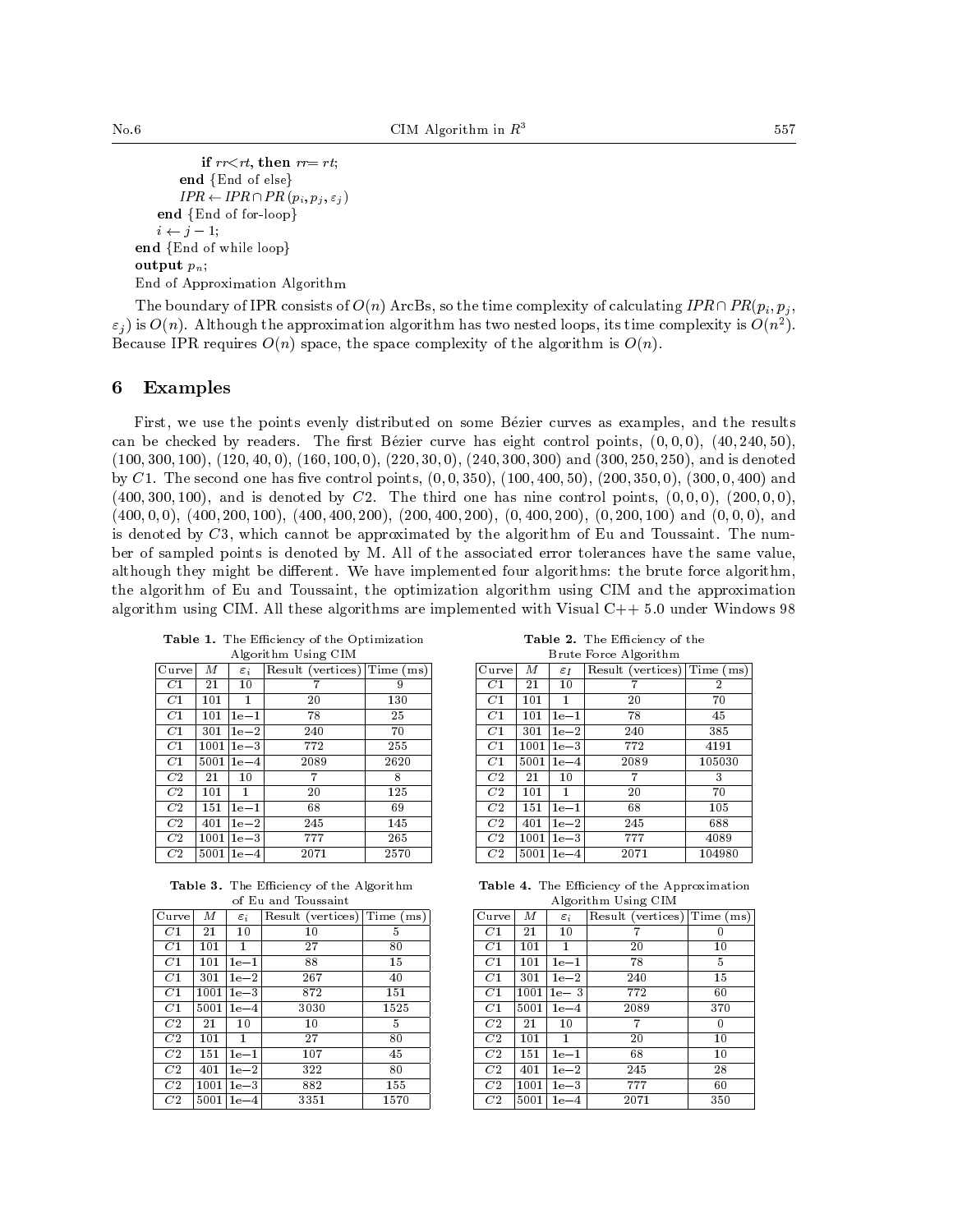

Fig.1. Approximate C1 ( $M = 101$ ,  $\varepsilon_i = 10$ ). (a) Result of the optimization algorithm using CIM or the brute force algorithm (5 segments). (b) Result of the algorithm of Eu and Toussaint (7 segments). (c) Result of the approximation algorithm using CIM (6 segments).



Fig.2. Approximate C2 ( $M = 21$ ,  $\varepsilon_i = 10$ ). (a) Result of the optimization algorithm using CIM or the brute force algorithm (6 segments). (b) Result of the algorithm of Eu and Toussaint (9 segments). (c) Result of the approximation algorithm using CIM (6 segments).

on a personal computer with Pentium II 350 CPU chip and  $64M$  memory (Tables 1-4, Figs.1-3). The results of the brute force algorithm and the optimization algorithm using CIM are the same, but with different efficiency.

Another example is from a military project using the finite element analysis on some large-scale landing crafts. The sampled points on the crafts are preprocessed before the models of these crafts are reconstructed in computers. Fig.4 shows the shape of the boundary curve of the large-scale landing craft. Table 5 shows the preprocessing results for the boundary curve from A to B.

From the above tables, we can find that the time required by the brute force algorithm in creases sharply when the number of the sampled



Fig.3. Approximate C3 ( $M = 101$ ,  $\varepsilon_i = 10$ ). Note that this curve cannot be approximated by the algorithm of Eu and Tousssaint. (a) Result of the optimization algorithm using CIM or the brute force algorithm (9 segments). (b) Result of the approximation algorithm using CIM (9 seg ments).



Fig.4. The boundary curve of a large-scale landing craft.

Table 5. Approximation Results of the Boundary Curve

|                           | Optimization algorithm | Brute force | Algorithm of     | Approximation algorithm |  |  |  |
|---------------------------|------------------------|-------------|------------------|-------------------------|--|--|--|
|                           | using CIM              | algorithm   | Eu and Toussaint | using CIM               |  |  |  |
| Result (vertices)         | 201                    | 201         | 251              | 201                     |  |  |  |
| Time <sub>1</sub><br>(ms) | 135                    | 300         | . 45             | ن ف                     |  |  |  |